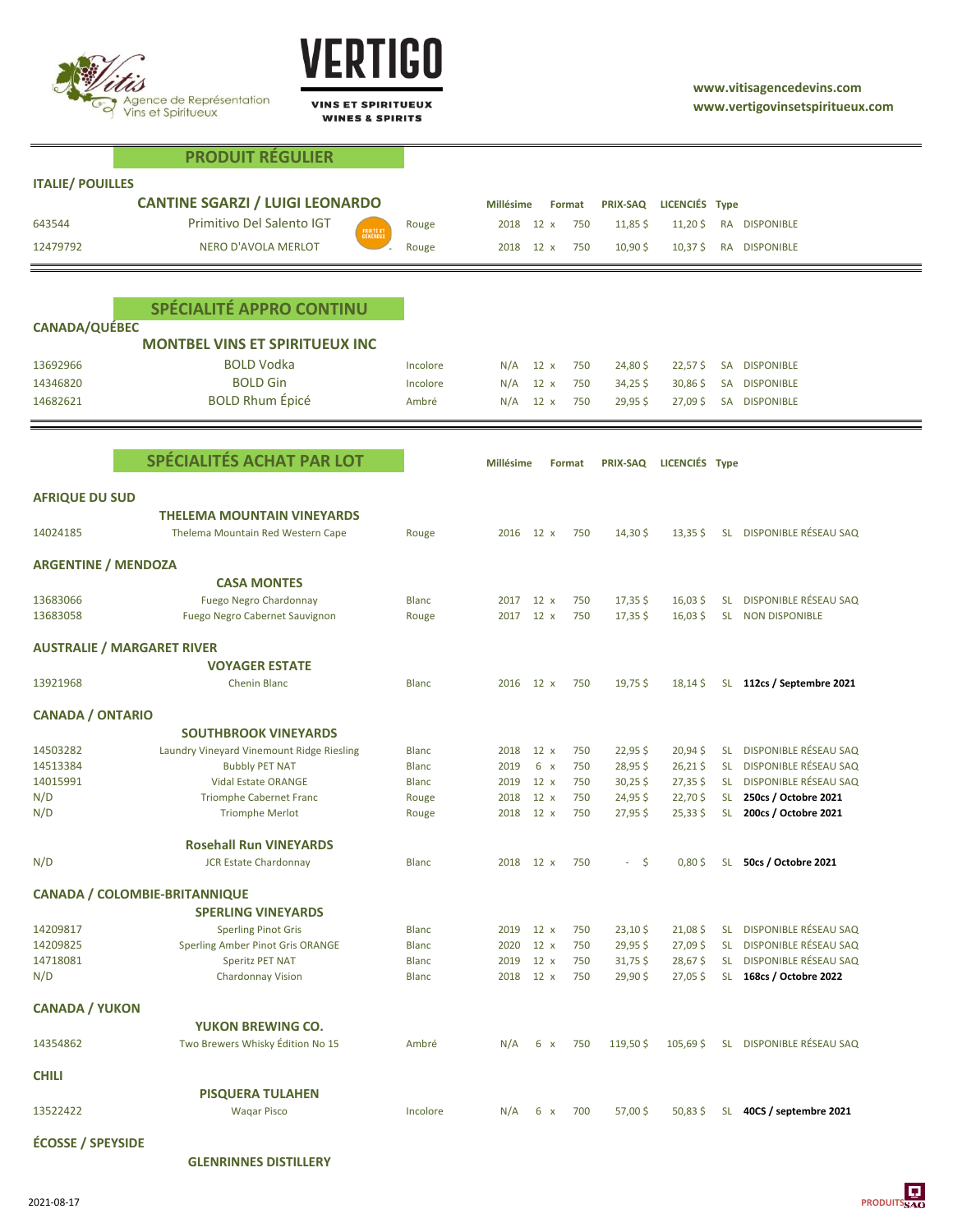| 14445772                 | <b>Eight Lands Vodka</b>                           | Incolore     | N/A           | $6 \times$                     | 700      | 63,50\$            | $56,54$ \$  | <b>SL</b> | DISPONIBLE RÉSEAU SAQ     |
|--------------------------|----------------------------------------------------|--------------|---------------|--------------------------------|----------|--------------------|-------------|-----------|---------------------------|
|                          | <b>SINGLE CASK NATION</b>                          |              |               |                                |          |                    |             |           |                           |
| 14430386                 | Caol Ila 12 ans                                    | Ambré        | N/A           | $6 \times$                     | 700      | 196,75\$           | 173,50\$    |           | SL NON DISPONIBLE         |
|                          |                                                    |              |               |                                |          |                    |             |           |                           |
| <b>ESPAGNE / RIOJA</b>   | <b>STREET WINES SL</b>                             |              |               |                                |          |                    |             |           |                           |
| 13738400                 | Alterna Tempranillo                                | Rouge        | 2019          | $6 \times$                     | 750      | $15,95$ \$         | 14,80\$     |           | SL DISPONIBLE RÉSEAU SAQ  |
|                          |                                                    |              |               |                                |          |                    |             |           |                           |
|                          | <b>FINCA ALLENDE SL</b>                            |              |               |                                |          |                    |             |           |                           |
| 12159334                 | <b>Martires</b>                                    | Rouge        | 2011          | 6<br>$\boldsymbol{\mathsf{x}}$ | 750      | 139,00\$           | 122,81\$    | <b>SL</b> | DISPONIBLE RÉSEAU SAQ     |
| 11031048                 | Aurus                                              | Rouge        | 2005          | $6 \times$                     | 750      | 239,00\$           | 210,59\$    | <b>SL</b> | DISPONIBLE RÉSEAU SAQ     |
|                          | <b>BODEGA CONTADOR</b>                             |              |               |                                |          |                    |             |           |                           |
| 12134217                 | Contador 2010                                      | Rouge        | 2010          | $6 \times$                     | 750      | 362,00\$           | $318,55$ \$ | <b>SL</b> | DISPONIBLE RÉSEAU SAQ     |
| 12385374                 | Contador 2011                                      | Rouge        | 2011          | $6 \times$                     | 750      | 392,00\$           | 344,89\$    | <b>SL</b> | DISPONIBLE RÉSEAU SAQ     |
| 13158966                 | Contador 2014                                      | Rouge        | 2014          | $6 \times$                     | 750      | 432,00\$           | 380,00\$    | <b>SL</b> | DISPONIBLE RÉSEAU SAQ     |
| 13519143                 | Contador 2015                                      | Rouge        | 2015          | $6 \times$                     | 750      | 444,50\$           | 390,97\$    | <b>SL</b> | DISPONIBLE RÉSEAU SAQ     |
|                          | <b>ÉTATS-UNIS / CALIFORNIE</b>                     |              |               |                                |          |                    |             |           |                           |
|                          |                                                    |              |               |                                |          |                    |             |           |                           |
|                          | <b>CALIPASO WINERY &amp; VILLAS</b>                |              |               |                                |          |                    |             |           | SL DISPONIBLE RÉSEAU SAQ  |
| 14507064                 | <b>CP Pinot Noir</b>                               | Rouge        | 2018          | 12 x                           | 750      | $19,10\frac{2}{3}$ | $17,57$ \$  |           |                           |
|                          | <b>Mettler Family Vineyards</b>                    |              |               |                                |          |                    |             |           |                           |
| N/D                      | <b>Mettler Zinfandel</b>                           | Rouge        | 2018          | 12 x                           | 750      | $28,75$ \$         | $26,04$ \$  | <b>SL</b> | 50CS / septembre 2021     |
|                          |                                                    |              |               |                                |          |                    |             |           |                           |
| <b>FRANCE / COGNAC</b>   |                                                    |              |               |                                |          |                    |             |           |                           |
|                          | <b>JULES GAUTRET</b>                               |              |               |                                |          |                    |             |           |                           |
| 10327533                 | Vieux Pineau des Charentes                         | Ambré        | N/A           | $6 \times$                     | 700      | 34,75\$            | 31,305      |           | SL DISPONIBLE RÉSEAU SAQ  |
|                          | <b>JULES GAUTRET</b>                               |              |               |                                |          |                    |             |           |                           |
| 14638101                 | Extra Vieux 12 ans Pineau des Charentes            | Ambré        | 12 ANS 6      |                                | 700      | 54,75\$            | 48,86\$     |           | SL DISPONIBLE RÉSEAU SAQ  |
|                          |                                                    |              |               |                                |          |                    |             |           |                           |
| <b>FRANCE / BORDEAUX</b> |                                                    |              |               |                                |          |                    |             |           |                           |
|                          | <b>CHÂTEAU DE BELCIER</b>                          |              |               |                                |          |                    |             |           |                           |
| 721746                   | Château de Belcier Côtes de Castillon              | Rouge        | 2015 12 x     |                                | 750      | 27,05\$            | $24,54$ \$  |           | SL DISPONIBLE RÉSEAU SAQ  |
|                          | <b>CHÂTEAU RAMAGE LA BATISSE</b>                   |              |               |                                |          |                    |             |           |                           |
| 863837                   | Château Ramage La Batisse Haut-Médoc Cru Bourgeois | Rouge        | 2015          | $12 \times$                    | 750      | $36,75$ \$         | 33,065      |           | SL DISPONIBLE RÉSEAU SAQ  |
|                          |                                                    |              |               |                                |          |                    |             |           |                           |
|                          | <b>CHÂTEAU RAMAGE LA BATISSE</b>                   |              |               |                                |          |                    |             |           |                           |
| 14497361                 | L'Enclos de Ramage Haut-Médoc                      | Rouge        | 2009          | 12 x                           | 750      | 25,10\$            | $22,83$ \$  | SL.       | 416cs / septembre 2021    |
|                          | <b>CHÂTEAU DE LA GRAVE</b>                         |              |               |                                |          |                    |             |           |                           |
| 13868183                 | Côtes de Bourg Cuvée Caractère                     | Rouge        | 2015          | 12 x                           | 750      | 22,70\$            | $20,73$ \$  |           | SL DISPONIBLE RÉSEAU SAQ  |
|                          |                                                    |              |               |                                |          |                    |             |           |                           |
|                          | <b>CHÂTEAU DES LANDES</b>                          |              |               |                                |          |                    |             |           |                           |
| 12950409                 | <b>Cuvée Prestige</b>                              | Rouge        | 2015          | $12 \times$                    | 750      | 26,90\$            | 24,41\$     |           | SL 210cs / Septembre 2021 |
|                          | <b>FRANCE / LANGUEDOC</b>                          |              |               |                                |          |                    |             |           |                           |
|                          | <b>DOMAINE VIRGILE JOLY</b>                        |              |               |                                |          |                    |             |           |                           |
| 12879198                 |                                                    |              |               |                                |          |                    |             |           |                           |
|                          | Le Joly Rouge                                      | Rouge        | 2018 12 x 750 |                                |          | 18,80\$            | 17,305      |           | SL DISPONIBLE RÉSEAU SAQ  |
|                          | <b>CHÂTEAU DE PARAZA</b>                           |              |               |                                |          |                    |             |           |                           |
| 14751884                 | Cuvée Ohlala AOC Minervois                         | <b>Blanc</b> | 2019          |                                | 12 x 750 | $16,25$ \$         | $15,06$ \$  | SL.       | 200cs / août 2021         |
| 14751892                 | Cuvée Ohlala Pays d'OC                             | Rouge        | 2019          |                                | 12 x 750 | $16,25$ \$         | $15,06$ \$  | <b>SL</b> | DISPONIBLE RÉSEAU SAQ     |
| 14588968                 |                                                    |              |               |                                |          |                    |             |           |                           |
|                          | Château de Paraza X                                | Rouge        | 2017          |                                | 1 x 750  | 79,75\$            | 70,80\$     |           | SL 24 btes / août 2021    |
| <b>ITALIE / TOSCANE</b>  |                                                    |              |               |                                |          |                    |             |           |                           |
|                          | SOC. AGR. SADA DI CRISTIANA DURINI                 |              |               |                                |          |                    |             |           |                           |
| 13638370                 | Sada Baldoro Bolgheri                              | Rouge        | 2014 12 x 750 |                                |          | $26,95$ \$         | 24,46\$     |           | SL DISPONIBLE RÉSEAU SAQ  |
|                          |                                                    |              |               |                                |          |                    |             |           |                           |
|                          | <b>AZ. AGR. FOSSACOLLE</b>                         |              |               |                                |          |                    |             |           |                           |
| 14558945                 | Rosso di Montalcino                                | Rouge        | 2016          |                                | 12 x 750 | $31,50$ \$         | 28,45\$     | SL.       | DISPONIBLE RÉSEAU SAQ     |
| 13913415                 | Rosso di Toscana IGT                               | Rouge        | 2015          |                                | 6 x 750  | $35,00$ \$         | $31,52$ \$  |           | SL NON DISPONIBLE         |
|                          |                                                    |              |               |                                |          |                    |             |           |                           |

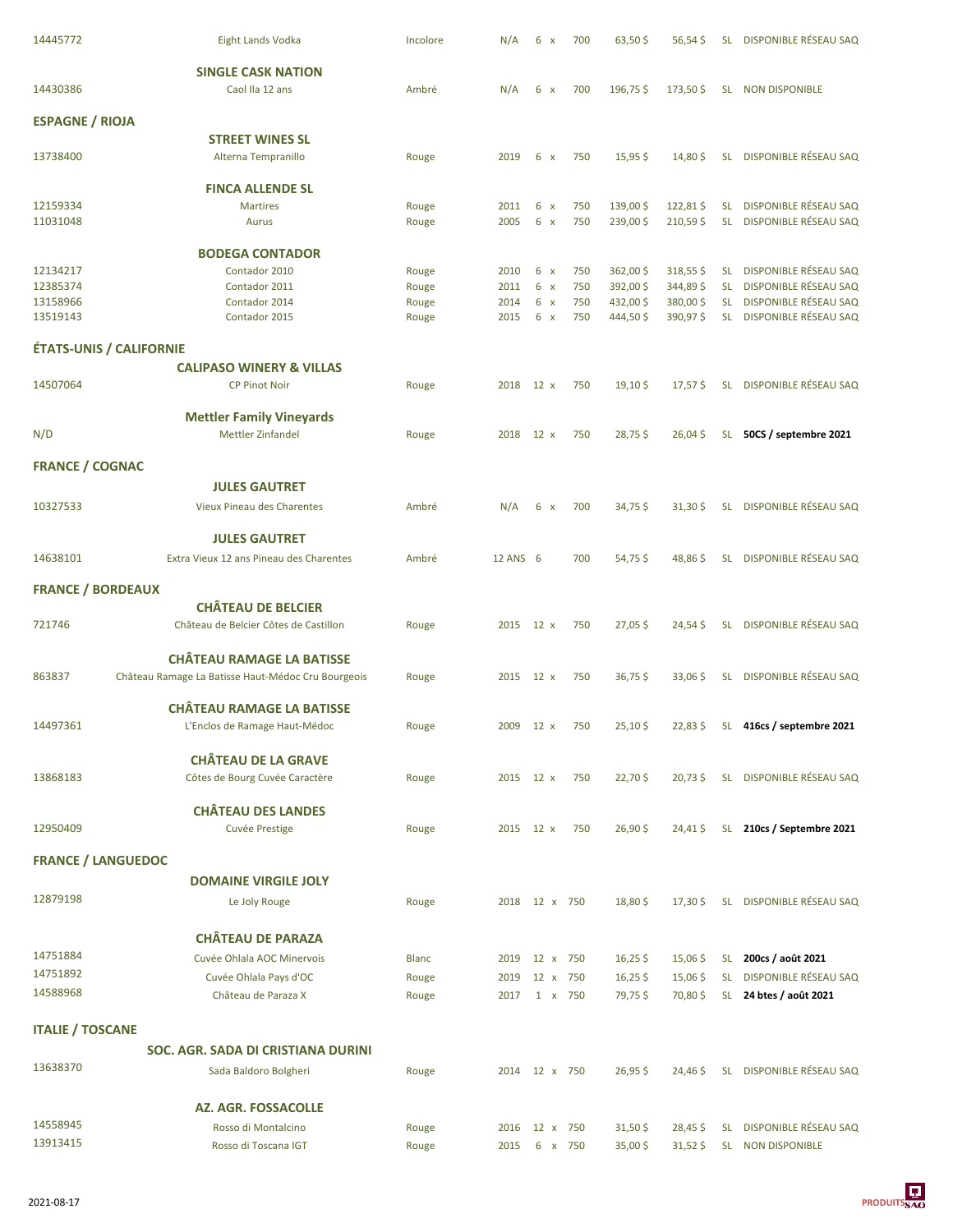| 13913394                | <b>Brunello DOCG</b>                       | Rouge |  | 2016 6 x 750  | 57.75 \$    |             |           | 51,49 \$ SL DISPONIBLE RÉSEAU SAQ |
|-------------------------|--------------------------------------------|-------|--|---------------|-------------|-------------|-----------|-----------------------------------|
| <b>ITALIE / PIEMONT</b> |                                            |       |  |               |             |             |           |                                   |
|                         | <b>AURELIO SETTIMO</b>                     |       |  |               |             |             |           |                                   |
| 14460403                | Barolo DOCG Riserva Rocche Dell'Annunziata | Rouge |  | 2012 12 x 750 | $120,25$ \$ | $106,35$ \$ | <b>SL</b> | 20cs / sept 2021                  |
| 11039269                | <b>Barolo DOCG</b>                         | Rouge |  | 2015 12 x 750 | 49.75\$     | 44,47\$     | -SL       | 100cs / sept 2021                 |